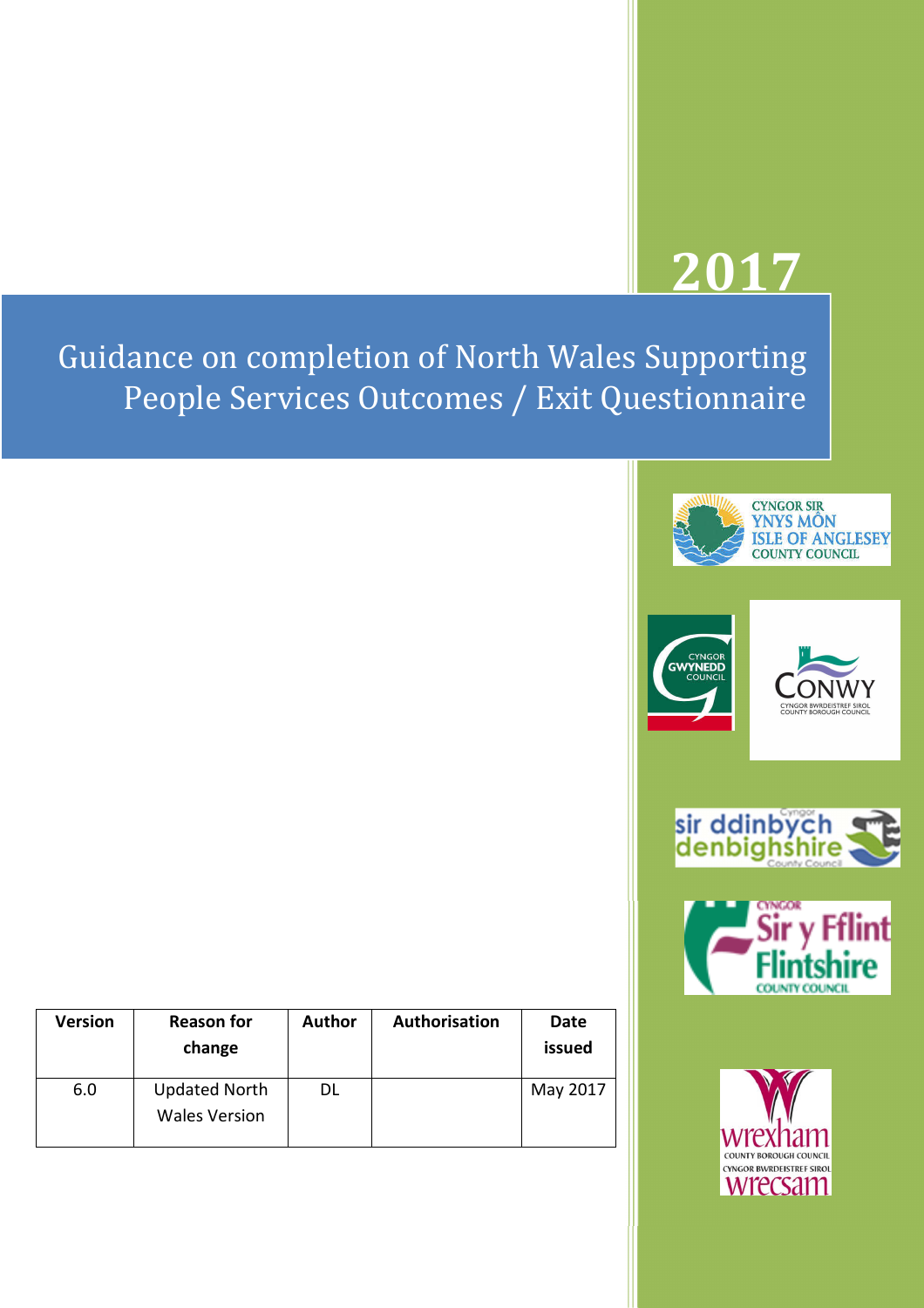# **Contents**

| 1. | Background                                                                                                                                                                                                                                                                                                                                                                                                                                                                                                                                                                                                                                                                       | 3                                                                                                           |  |
|----|----------------------------------------------------------------------------------------------------------------------------------------------------------------------------------------------------------------------------------------------------------------------------------------------------------------------------------------------------------------------------------------------------------------------------------------------------------------------------------------------------------------------------------------------------------------------------------------------------------------------------------------------------------------------------------|-------------------------------------------------------------------------------------------------------------|--|
| 2. | Questionnaire / Exit Survey<br>On-line<br>a.<br>Paper copy<br>b.                                                                                                                                                                                                                                                                                                                                                                                                                                                                                                                                                                                                                 | 3                                                                                                           |  |
| 3. | Completion of the form<br>a. When do I fill it in?<br>How do I fill it in on-line?<br>b.<br>c. Do I have to answer every question?<br>d. Which County is the Project in?<br>How long can people access your services for?<br>e.<br>f.<br>Client ID<br>Gender<br>g.<br>Date of Birth<br>h.<br>i.<br><b>Address and Postcode</b><br>j. Ethnicity<br>k. Referral Source<br><b>Referral Date</b><br>L.<br>m. Other agency involvement<br>n. Disability<br>Support Worker ID<br>о.<br>At what period in time are you recording the<br>p.<br>outcomes information?<br>q. Please tick relevant needs<br>Lead, Second and Third Need<br>r.<br>Measure of achievement - Steps 1 - 5<br>S. | 3<br>3<br>4<br>4<br>4<br>4<br>5<br>5<br>5<br>$5$ and $6$<br>6<br>6<br>6<br>6 and 7<br>7<br>7<br>7<br>7<br>7 |  |
| 4. | <b>Barriers</b>                                                                                                                                                                                                                                                                                                                                                                                                                                                                                                                                                                                                                                                                  | 9                                                                                                           |  |
| 5. | <b>Support Ending</b>                                                                                                                                                                                                                                                                                                                                                                                                                                                                                                                                                                                                                                                            | 9                                                                                                           |  |
| 6. | <b>Homelessness Status</b>                                                                                                                                                                                                                                                                                                                                                                                                                                                                                                                                                                                                                                                       | 10                                                                                                          |  |
| 7. | <b>Comments Boxes</b>                                                                                                                                                                                                                                                                                                                                                                                                                                                                                                                                                                                                                                                            | 11                                                                                                          |  |
| 8. | How does the survey get into the database?                                                                                                                                                                                                                                                                                                                                                                                                                                                                                                                                                                                                                                       | 11                                                                                                          |  |
| 9. | What happens after the data is received?<br>11                                                                                                                                                                                                                                                                                                                                                                                                                                                                                                                                                                                                                                   |                                                                                                             |  |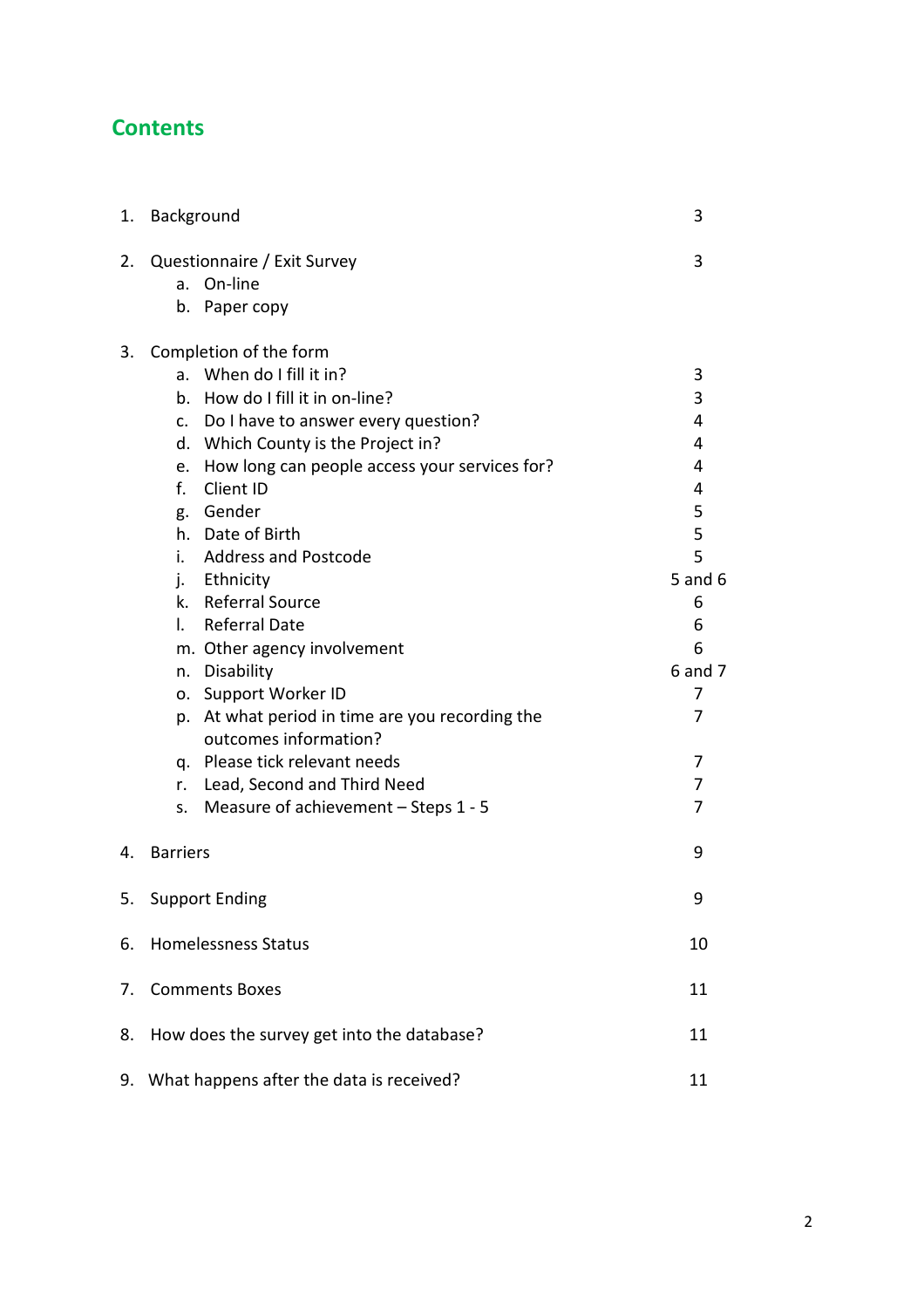## **1. Background**

Welsh Government introduced a mandatory framework from April 2012.

#### **Purpose of the framework**

- o To adopt a system to collect meaningful outcome information
- o To utilise the information to measure, maintain and improve the quality of service provision
- o To recognise the effectiveness of the Supporting People Programme

# **2. Questionnaire / Exit survey**

#### **a. On-line**

If you are completing the questionnaire on-line you will find it at

http://www.conwy.gov.uk/sp-outcomes

#### **b. Paper copy**

If you do not have access to the internet, paper copies will be available for completion. Copies are available from your Supporting People Teams.

## **3. Completion of the form**

#### **a When do I fill it in?**

The form must be completed at the start of support, every 6 months or when a person exits the service.

Only one form must be submitted in each period

The periods are

- January to June
- July to December

Note if you have completed a start or review in a period and the service user leaves you must complete an end form – this is the only time you would put two outcomes in the same period

#### **b How do I fill it in on-line?**

The form consists of tick boxes just like the paper version however your answers prompt the next appropriate question. An example is: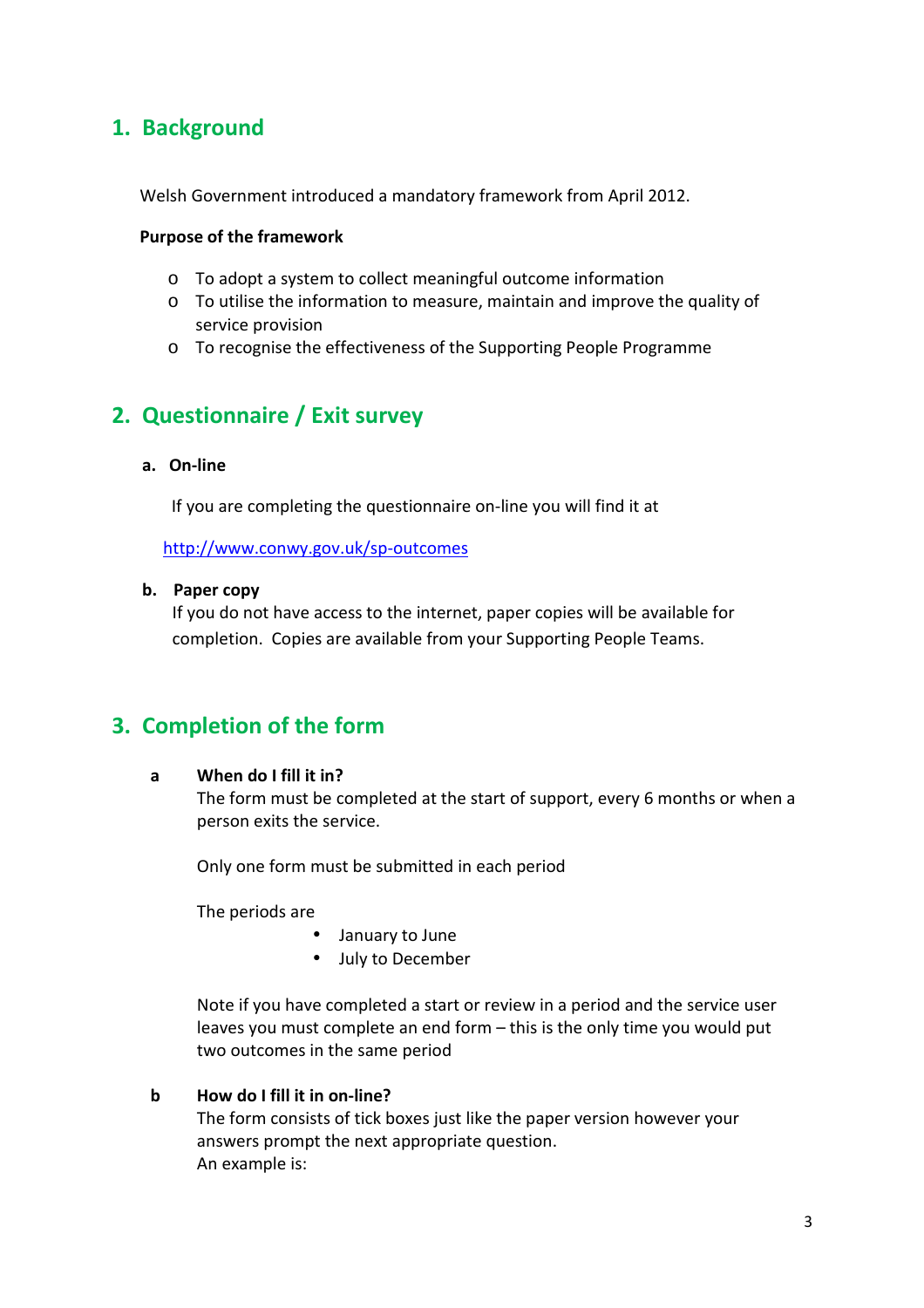| Feeling part of the community                                      |
|--------------------------------------------------------------------|
| Relevant                                                           |
| <b>NOT</b> relevant                                                |
| <b><i>UMeasure of Achievement</i></b>                              |
| Step 1                                                             |
| Step 2                                                             |
|                                                                    |
| Step 3                                                             |
| Step 4                                                             |
| $\bigcirc$ Step 5                                                  |
| <b>Barriers that may have limited the progress for the client?</b> |
| <b>Welfare Reform</b>                                              |
| Lack of Training / Facilities                                      |
| Lack of support                                                    |
| Lack of accommodation                                              |
| Lack of opportunity / employment                                   |
| Lack of funding                                                    |
| Unable to access complementary / other services                    |
| Non engagement                                                     |
| Poverty                                                            |
| III Health                                                         |
| Not applicable                                                     |
| <b>Other</b>                                                       |
| <b>Ulf other please state</b>                                      |
|                                                                    |
| <b>0</b> Comment (max 200 characters)                              |
|                                                                    |

If you choose "NOT relevant to service user's needs", in Q8.1, the following questions, Q8.2 and Q8.3 will not be asked. If you choose "NOT relevant to service user's needs" for all the outcomes you will be prompted to review your choices.

You can also view a video of how to complete the form here

**http://www.youtube.com/watch?v=-QXv1HWyUms**

#### **c Do I have to answer every question?**

Yes, all the questions you are presented with are mandatory

#### **d Which County is the Project in?**

Please select the county where the project is based. You will then see a list of Providers for this Local Authority, please select the appropriate authority where your project is based.

#### **e How long can people access your service for?**

The question does not reflect the actual length of time a client has been engaged with the project, this is how long someone can access your service for, so your answer for this question should always be the same.

#### **f Client ID**

The client ID is a unique reference relevant to the client so we can track progress. This is a reporting requirement for Welsh Government return. Please ensure that you use the same reference for the client each time you do an outcomes return.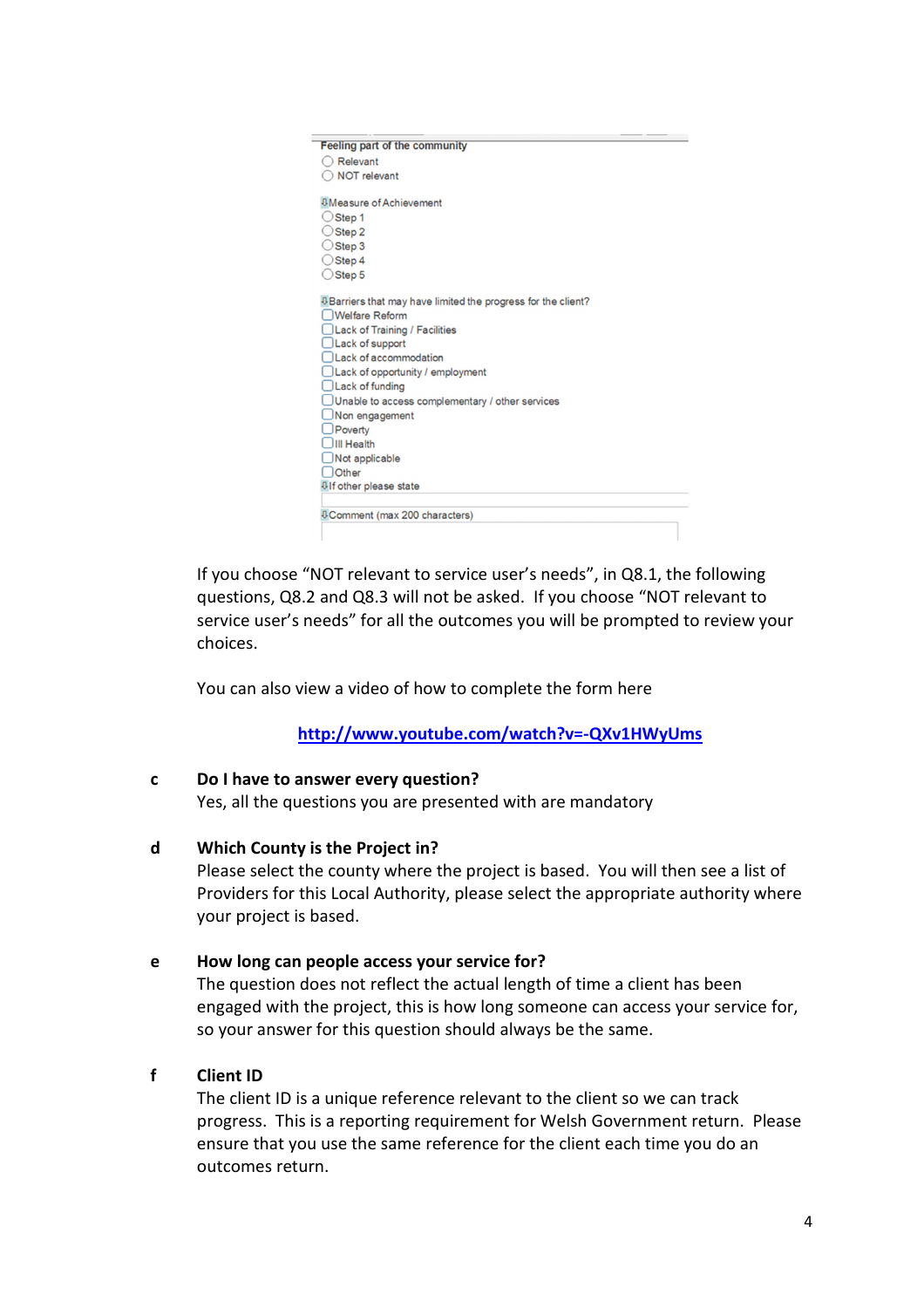An example of a client ID is LAM121179F

# **g a. Gender**

Options here are

- Male
- Female
- Other

#### **h Date of Birth**

Please enter the date of birth in the following format

| D.O.B (DD/MM/YYYY) |  |
|--------------------|--|
|                    |  |

#### **i Address and Postcode**

- Please enter the address of the project where it is appropriate to do so For refuges please enter the office address of the organisation / provider or the local authority address
- Please enter the postcode where it is appropriate to do so For refuges please enter the postcode of the office of the organisation / provider or the local authority postcode

| <b>Address Line 1</b> |  |  |
|-----------------------|--|--|
| <b>Address Line 2</b> |  |  |
| <b>Address Line 3</b> |  |  |
| <b>Address Line 4</b> |  |  |
| <b>Address Line 5</b> |  |  |
| Postcode              |  |  |

#### **j Ethnicity**

Please enter the client's ethnicity as follows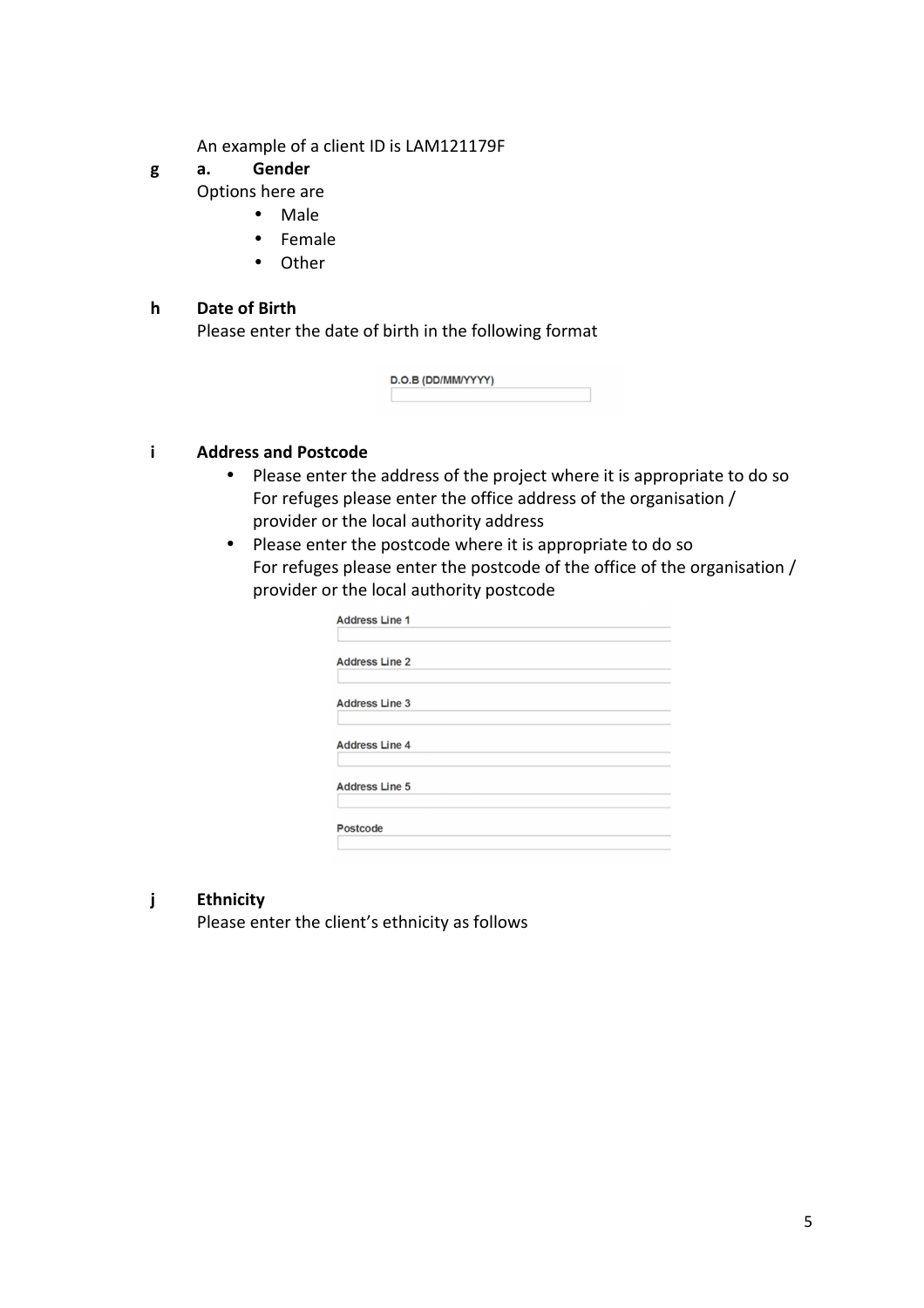Ethnicity  $\bigcirc$  White ◯ Mixed - White & Asian ◯ Mixed - White & Asian<br>◯ Mixed - White & Black African<br>◯ Mixed - White & Black Caribbean ◯ Mixed - Other  $\bigcirc$  Mixed - Other<br>  $\bigcirc$  Asian or Asian British - Indian ○ Asian or Asian British - Pakistani Asian or Asian British - Bangladeshi ◯ Asian or Asian British - Chinese ○ Asian or Asian British - Filipino ◯ Asian or Asian British - Other ◯ Black or Black British - Caribbean ◯ Black or Black British - African Black or Black British - Other O Other groups - Arab O Other groups - Gypsy / Traveller O Other groups - Other

#### **k Referral source**

Please confirm who referred the client for supporting people services?

#### **Referral Source** ◯ Statutory Agency ◯ Voluntary Agency ◯ Family / Friend  $\bigcirc$  Self

#### **l Referral Date**

Please confirm the date the client was referred to your service?

#### **Note**

This date may differ from the start date of services

#### **m Other agency involvement**

Please confirm if there are other agencies involved with the client

#### Other agency involvement Social Services Mental Health Services Probation Services Alcohol / Substance Misuse Services **Communities First Families First** Flying Start Rone **Other Ulf other please specify**

#### **n Disability**

Please confirm if the client has a disability?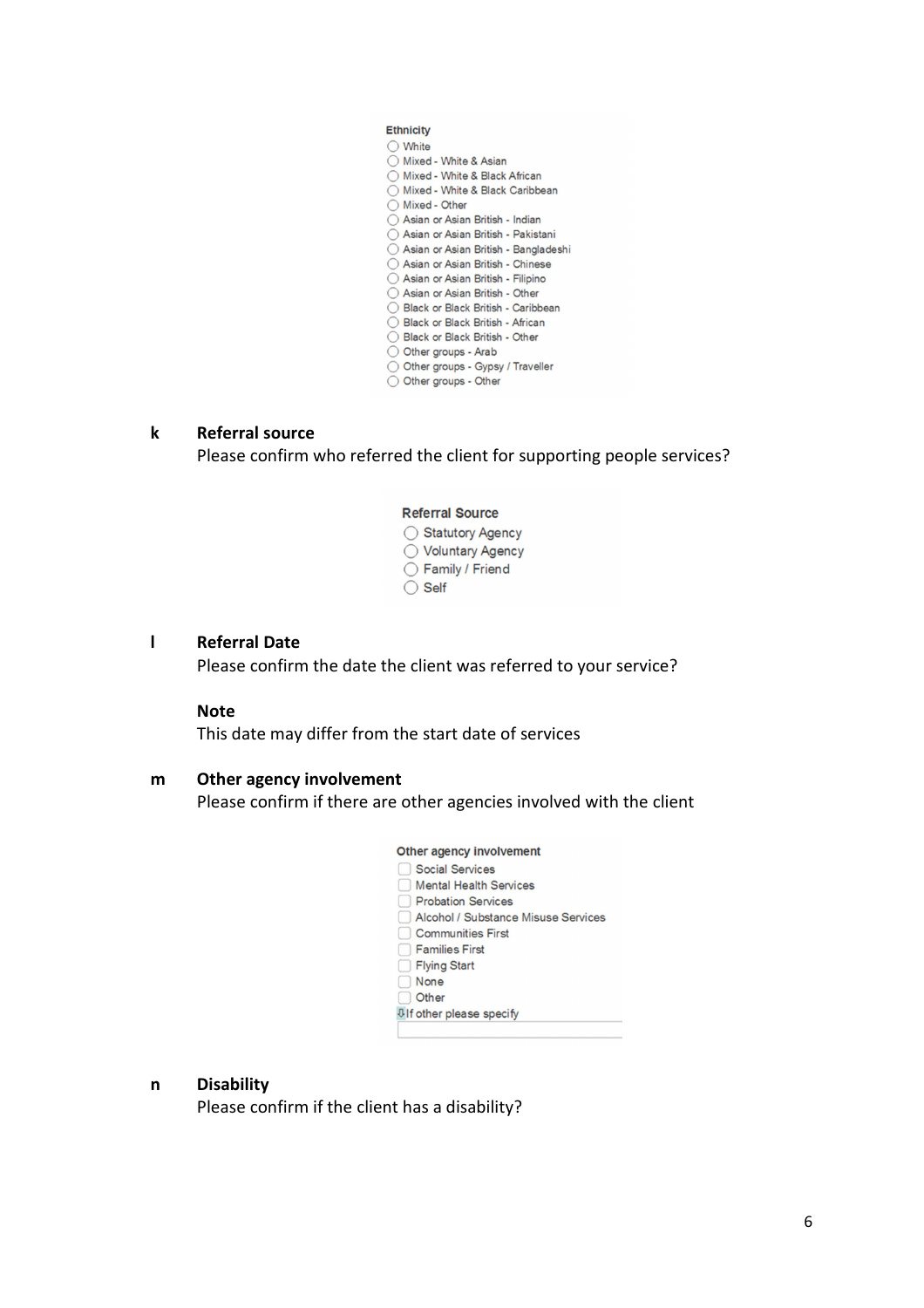#### **Disability**

◯ Yes  $\bigcirc$  No  $\bigcirc$  Not specified

#### **o Support Worker ID**

Please enter a support worker ID in here if you need to track who is completing forms in your organisation.

### **p At what period in time are you recording the outcomes information?**  For this question you would select one of the following which matches what period in time you are recording the information:

- o At the start of the support
- o At the 6 monthly review
- o At the end / exit from the service

If you select Review / Re-assessment (service continuing) or Service coming to an end you will be prompted to input two dates

1. Date support started – please enter the date that the support started

2. Date service reviewed or ended – please enter the date of the review or the date the service ended

#### **q Please tick relevant needs**

The needs shown here reflect the changes recently agreed by Welsh Government to match those in the Spend Plan.

#### **r Lead Need, Second and Third Need**

Please select one option for each of these questions

Please note that Lead need is Mandatory but the others are not

#### **s Measure of achievement – Steps 1 to 5**

The form includes brief prompts, as shown below.

| <b>UMeasure of Achievement</b> |
|--------------------------------|
| $\bigcirc$ Step 1              |
| $\bigcirc$ Step 2              |
| $\bigcirc$ Step 3              |
| $\bigcirc$ Step 4              |
| Step 5                         |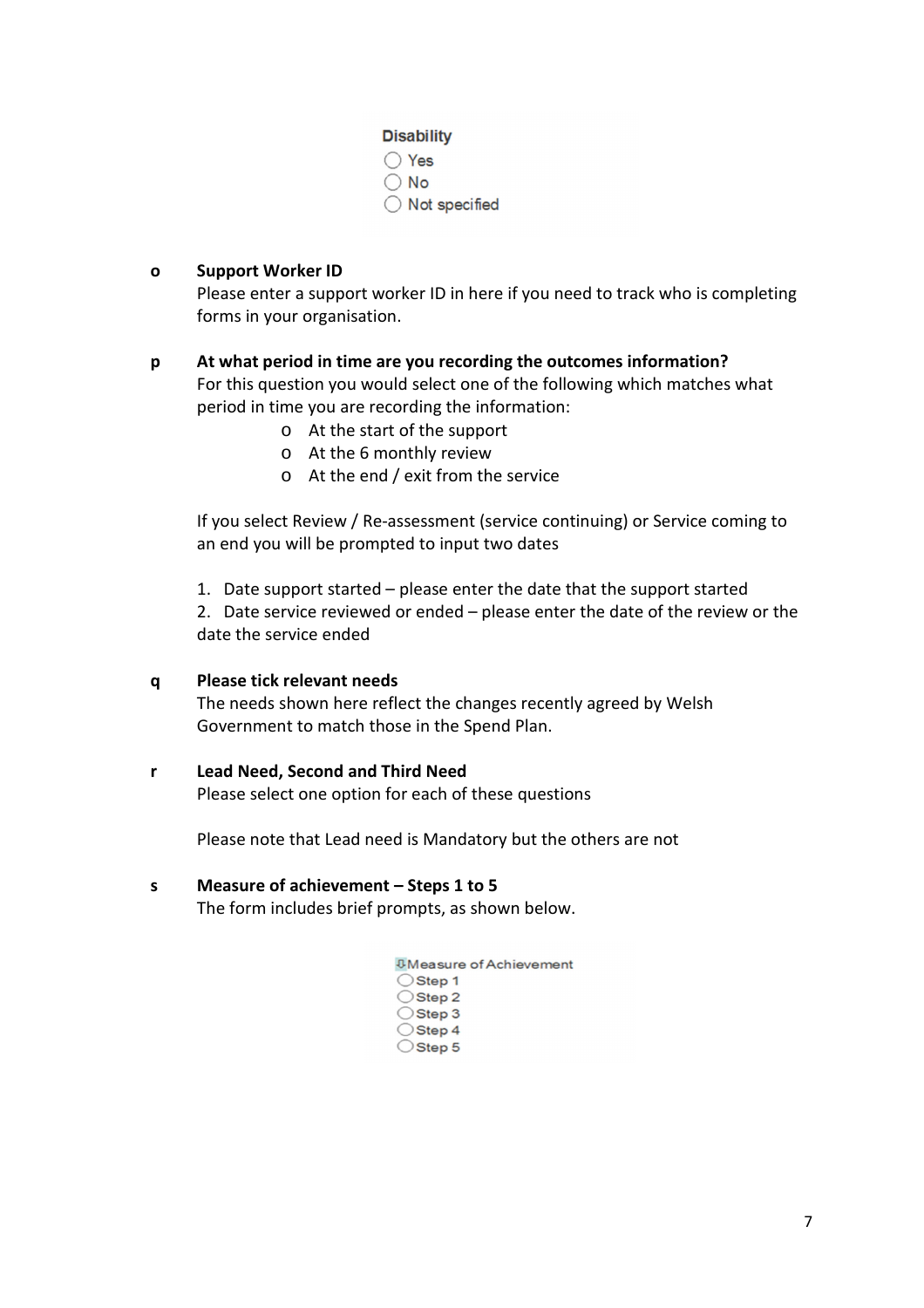# **Step 1**

- $\clubsuit$  The goal for service provider at this stage is to prevent or minimise harm to service user and others and to develop trust with the service user
- $\cdot$  At this stage the service user may be unwilling to discuss this area of their life or may be difficult to engage with
- Service Users should be supported in preventing the situation from getting 'any worse' until progression in this area can begin

# **Step 2**

- Service users may be willing to discuss this area, however unclear of how to make progress and needs considerable support in order to take the next steps
- $\cdot \cdot$  The service provider is focused on supporting the service user to increase their stability and give access to resources that help set a goal in this area
- Service users may need considerable support to accept that they can control this area of their life
- $\cdot$  This may be where support is in initial stages and due to a number of factors (e.g. risk, health, capacity, prioritisation) support worker may be taking lead in number of life areas

# **Step 3**

- Service users will have started to believe they can make a difference / change to this area of their life and will accept use of specific time-bound goals in order to achieve expected outcome
- This stage should focus on encouraging service users to work towards achievable goals on their own whilst providing support should they need it, but not doing it for them
- $\cdot$  Service users should be supported to reflect on what has gone well and positively supported when things have not gone well

# **Step 4**

 $\div$  Service users should be supported to deal with difficulties themselves and to become more self-reliant and knowledgeable of how to seek support from an organisation without their support worker

# **Step 5**

Service users should now be able to manage most issues in this area on their own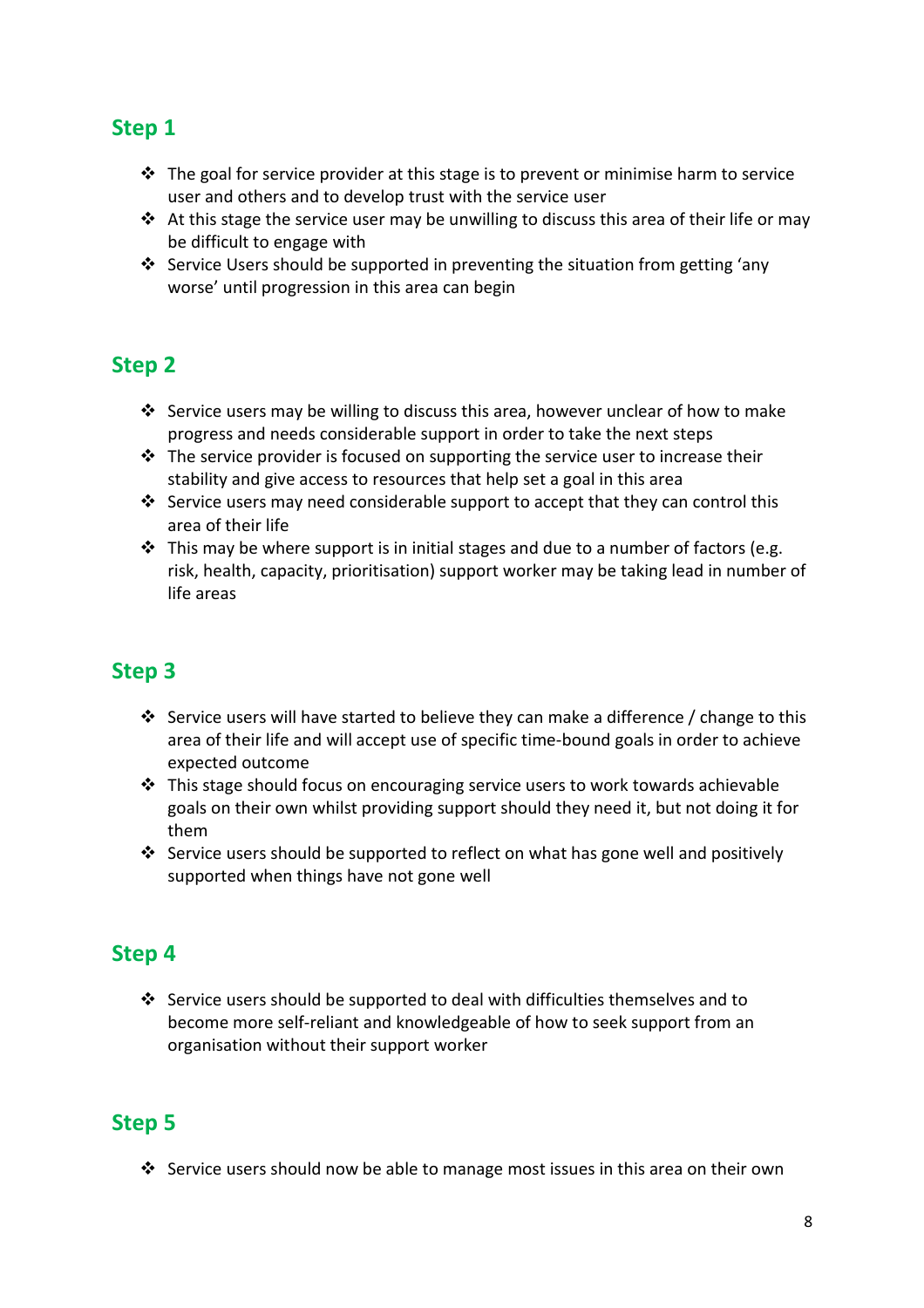- Service users should be accessing services without support majority of time and supported to understand when/if they need extra support in this area
- Service users should feel confident enough to start supporting themselves in dealing with issues in this area
- $\cdot$  In long term services, service users will accept they may always need support in this area but they are maintaining their optimum level of independence in achieving their goal or preventing loss of optimum independence by having long-term support

## **4. Barriers**

Please use this section to enter any barriers that may have stopped the client achieving a particular outcome or you from helping the client achieve an outcome. If you select other you will need to give details of this barrier, it is only barriers you are detailing here.

Please use this section to evidence which barriers have prevented the client from achieving a particular outcome and select which barriers have affected you as the provider when helping your client.

Please select from the drop down – you can choose more than one option

| <b>U Barriers that may have limited the progress for the client?</b><br><b>Welfare Reform</b> |
|-----------------------------------------------------------------------------------------------|
| Lack of Training / Facilities                                                                 |
| $\Box$ Lack of support                                                                        |
| Lack of accommodation                                                                         |
| $\Box$ Lack of opportunity / employment                                                       |
| $\Box$ Lack of funding                                                                        |
| Unable to access complimentary / other services                                               |
| Non engagement                                                                                |
| Poverty                                                                                       |
| III Health                                                                                    |
| Not applicable                                                                                |
| Other                                                                                         |
| Ulf other please state                                                                        |
|                                                                                               |

We will use this information to pass on to relevant agencies and to inform strategies. It will also be reported to the North Wales Regional Collaborative Committee on an annual basis for discussion.

## **5. Support Ending**

Please select a reason why the support ended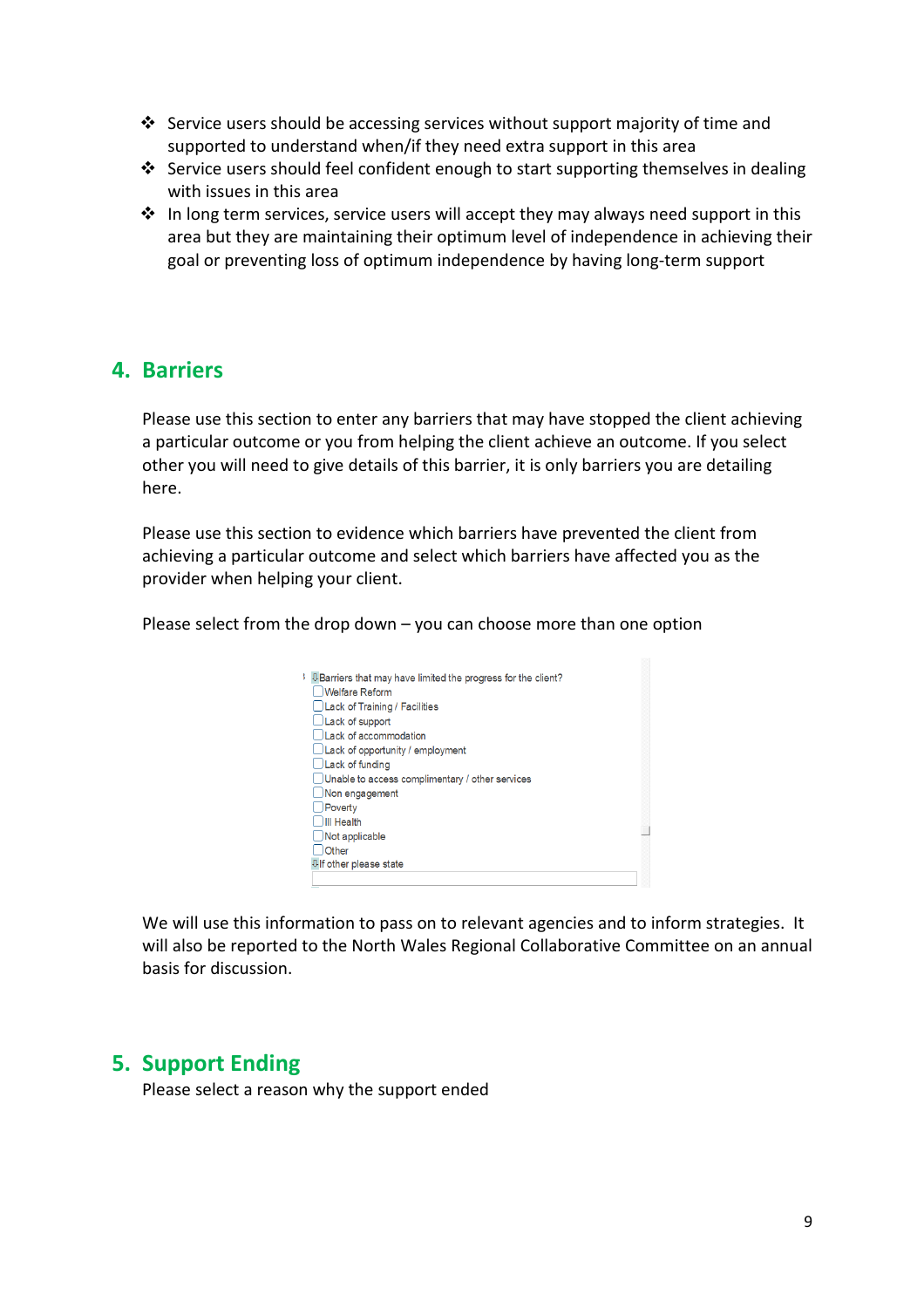| <b>8 Please indicate why support ended</b><br>Moved into short term Supported<br>Housing<br>Moved into long term Supported<br>Housing<br>Moved into Sheltered Housing<br>Moved into a Care Home<br>Moved into Sustainable<br>accommodation<br>Entered a long stay hospital or<br>hospice<br>Now in extra care scheme<br>Entered a Mental Health Unit<br>Transfer to another support<br>agency - SP (please state which<br>below)<br>Transfer to another support<br>agency - non SP (please state<br>which below)<br>Housing related support needs<br>have been met<br><b><i><u>B</u></i></b> Other | Receiving Direct Payments<br>Entered prison/young offenders<br>institution<br>Entered a Residential detox facility<br>Health needs stabilised<br>Non-engagement with support<br>Moved out of the area<br>Other (please provide details)<br>Transfer to a longer term service<br>e.g. Homecare (please state<br>which below)<br>Deceased<br>Unable to contact<br>Service user did not want support<br>Needs not identified<br>Already supported SP<br>Consent not given by service user |
|----------------------------------------------------------------------------------------------------------------------------------------------------------------------------------------------------------------------------------------------------------------------------------------------------------------------------------------------------------------------------------------------------------------------------------------------------------------------------------------------------------------------------------------------------------------------------------------------------|----------------------------------------------------------------------------------------------------------------------------------------------------------------------------------------------------------------------------------------------------------------------------------------------------------------------------------------------------------------------------------------------------------------------------------------------------------------------------------------|
| <b>UTransferred - please give details.</b>                                                                                                                                                                                                                                                                                                                                                                                                                                                                                                                                                         |                                                                                                                                                                                                                                                                                                                                                                                                                                                                                        |

Note – there are a few more options in this question than previously – the new options are

- Transfer to another support agency non Supporting People (please state which below)
- Unable to contact
- Service user did not want support
- Needs not identified
- Already supported Supporting People
- Consent not given by service user

## **6. Homelessness Status**

The following questions are mandatory

#### **6.1 Start of Support**

Please answer this question when you are completing a start outcome. The system will prompt you to do so.

**UHomelessness Status at start of support** 

◯ Homelessness

◯ At Threat of Homelessness within 56 days

O In Interim Accommodation

◯ Need Support to Remain in Own Home

#### **6.2 End of Support**

Please answer this question when you are completing an exit outcome. The system will prompt you to do so.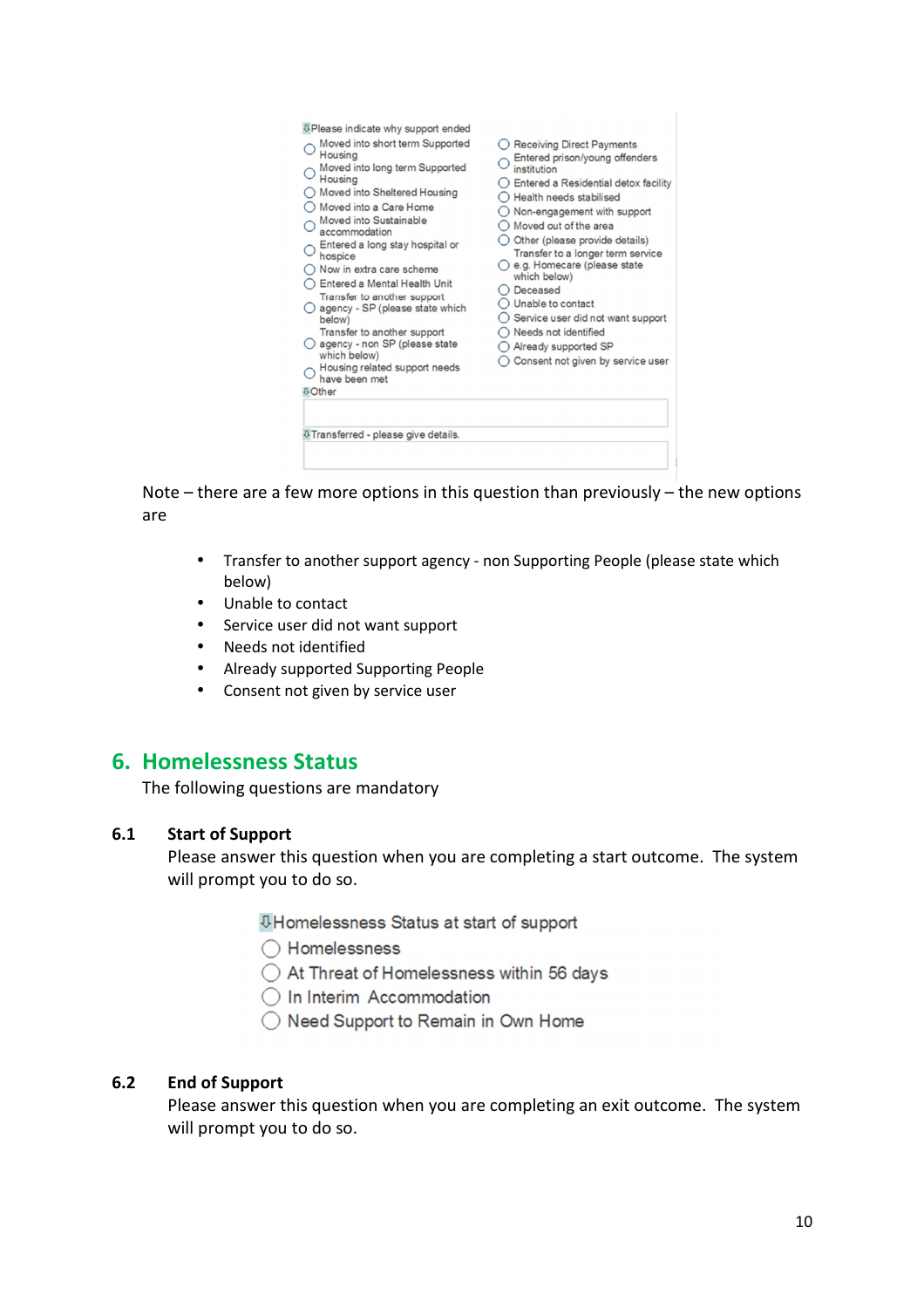**UHomelessness Status at end of support** 

- ◯ Homelessness
- ◯ At Threat of Homelessness within 56 days
- O In Interim Accommodation
- ◯ Need Support to Remain in Own Home
- ◯ Maintaining Stable Accommodation Independently (6 months +)

## **7. Comments boxes**

There are comments boxes throughout the questionnaire.

Please use these to provide relevant feedback for Supporting People Teams to discuss at review meetings.

## **8. How does the survey get into the database?**

**a. Paper copy** 

Please post to

• Supporting People Lead Officer

Conwy County Borough Council Regulatory and Housing Services Civic Offices, Abergele Road Old Colwyn, LL29 8AR

#### **b. On-line**

Please click the submit button at the end of the survey

**Important Note** – if you don't see the 'Thank You' message after clicking submit your information will not get to us – you must wait for this message before you leave the survey.

## **9. What happens after the data is received?**

- a. Conwy Supporting People Team will extract the data from the database
- b. Conwy Supporting People Team will send the data to each Local Authority Supporting People Team who will then send it out to individual Providers for checking and verifying
- c. Providers will then sent the correct data back to their Supporting People Team for collection purposes